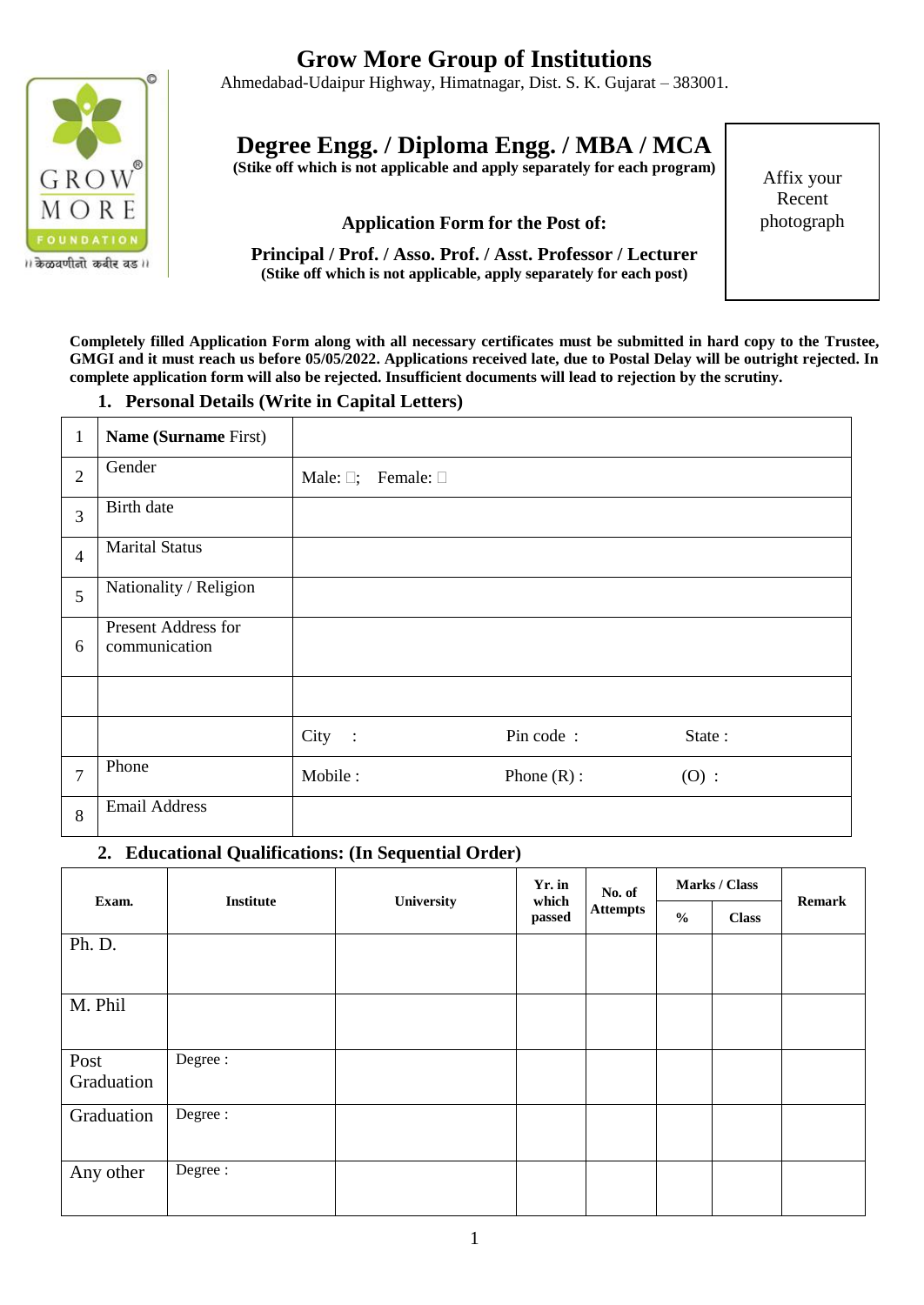#### **3. Experience (Most recent at the top):**

| Sr.<br>No.       | Name & Address of Employer | -<br>Period | <b>Designation</b> | Last salary<br>Rs / Month | Remark |
|------------------|----------------------------|-------------|--------------------|---------------------------|--------|
| A]               | Academic                   |             |                    |                           |        |
| $\mathbf{1}$     |                            |             |                    |                           |        |
| $\overline{2}$   |                            |             |                    |                           |        |
| $\mathbf{3}$     |                            |             |                    |                           |        |
| $\boldsymbol{4}$ |                            |             |                    |                           |        |
| $\sqrt{5}$       |                            |             |                    |                           |        |
| B]               | <b>Industrial</b>          |             |                    |                           |        |
| Sr.<br>No.       | Name & Address of Employer | Period      | Designation        | Last salary<br>Rs / Month | Remark |
| $\mathbf{1}$     |                            |             |                    |                           |        |
| $\mathbf 2$      |                            |             |                    |                           |        |
| $\mathbf{3}$     |                            |             |                    |                           |        |
| $\boldsymbol{4}$ |                            |             |                    |                           |        |
| $\overline{5}$   |                            |             |                    |                           |        |

## **4. Publications in Research Journals/Conferences**

| Sr.<br>No. | Name of the Research Journal | Publisher | <b>ISBN/ISSN</b><br>No. | Month, Year of<br>publication |
|------------|------------------------------|-----------|-------------------------|-------------------------------|
|            |                              |           |                         |                               |
| 2          |                              |           |                         |                               |
| 3          |                              |           |                         |                               |
| 4          |                              |           |                         |                               |
| ∍          |                              |           |                         |                               |

# **5. No. of research students registered with you:**

| Sr.<br>No. | Course  | No. of students | <b>Status [Completed / Ongoing]</b> |
|------------|---------|-----------------|-------------------------------------|
|            | Ph.D.   |                 |                                     |
|            | M.Phil. |                 |                                     |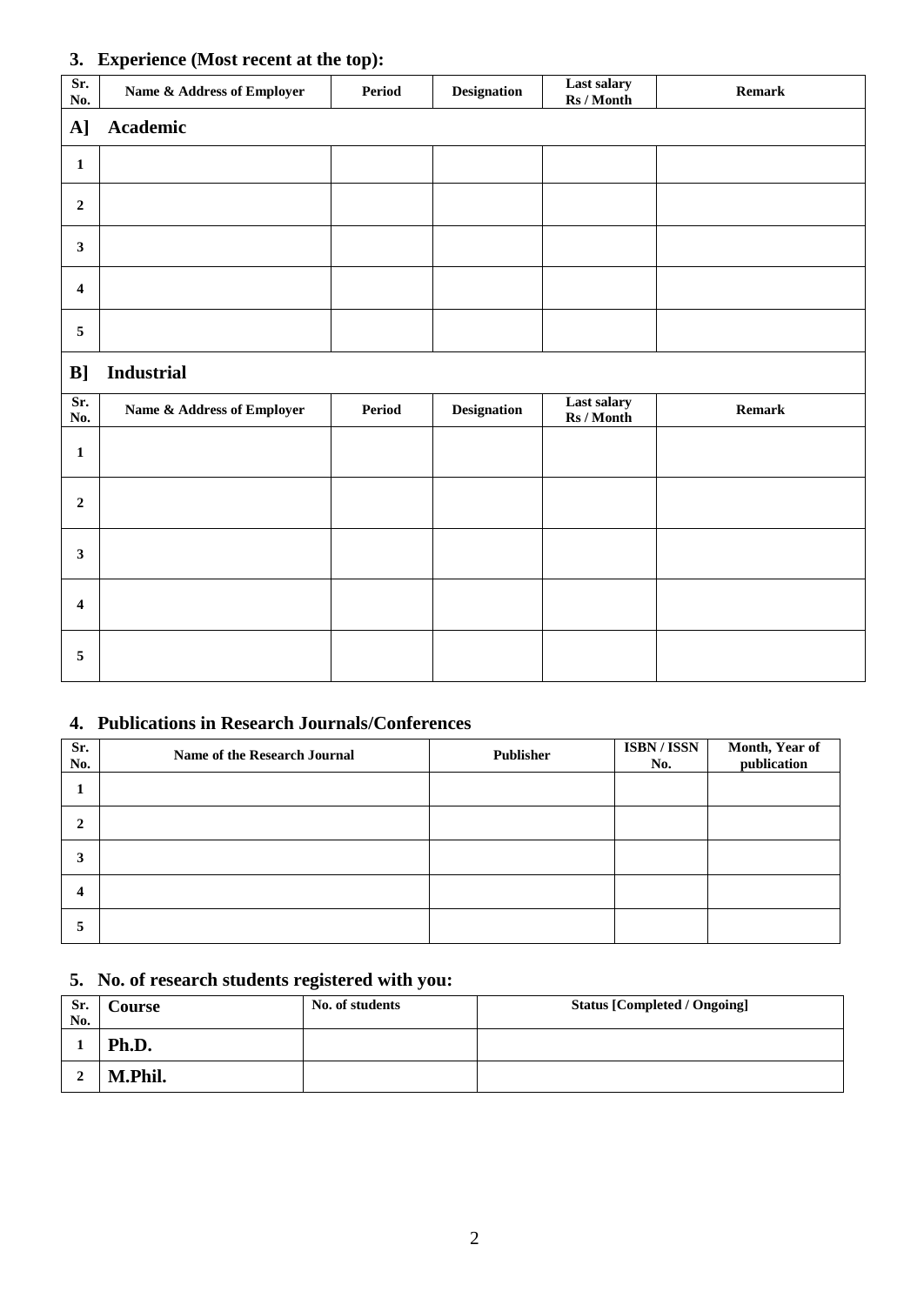#### **6. Membership of Professional body**

| Sr.<br>No. | Name of body | Membership No. | Category | <b>Period</b> | <b>Positions Held</b> |
|------------|--------------|----------------|----------|---------------|-----------------------|
|            |              |                |          |               |                       |
| ◠<br>∠     |              |                |          |               |                       |
|            |              |                |          |               |                       |

### **7. Extra-curricular activities**

| Sr.<br>No. | Name of Sports / Cultural / NCC / NSS /<br>any other activity | Details of participation | <b>Distinction achieved</b> |
|------------|---------------------------------------------------------------|--------------------------|-----------------------------|
|            |                                                               |                          |                             |
|            |                                                               |                          |                             |
|            |                                                               |                          |                             |
|            |                                                               |                          |                             |

#### **8. Specialized Training (Attended)**

| Sr. | <b>Organization / Institute</b> | Period |    |                       |
|-----|---------------------------------|--------|----|-----------------------|
| No. |                                 | From   | To | <b>Name of Course</b> |
|     |                                 |        |    |                       |
| 2   |                                 |        |    |                       |
| 3   |                                 |        |    |                       |
| 4   |                                 |        |    |                       |
| ⊃   |                                 |        |    |                       |

#### **9. Invited as Speaker at different Specialized Training/Conferences, ect.**

| Sr. | <b>Organization / Institute</b> | Period |    |                       |  |
|-----|---------------------------------|--------|----|-----------------------|--|
| No. |                                 | From   | To | <b>Name of Course</b> |  |
|     |                                 |        |    |                       |  |
| 2   |                                 |        |    |                       |  |
| 3   |                                 |        |    |                       |  |
| 4   |                                 |        |    |                       |  |
| 5   |                                 |        |    |                       |  |

# **10. Training Program (Conducted)**

| Sr.          | <b>Organization / Institute</b> | Period |    |                       |
|--------------|---------------------------------|--------|----|-----------------------|
| No.          |                                 | From   | To | <b>Name of Course</b> |
|              |                                 |        |    |                       |
| $\mathbf{2}$ |                                 |        |    |                       |
| 3            |                                 |        |    |                       |
| 4            |                                 |        |    |                       |
| 5            |                                 |        |    |                       |